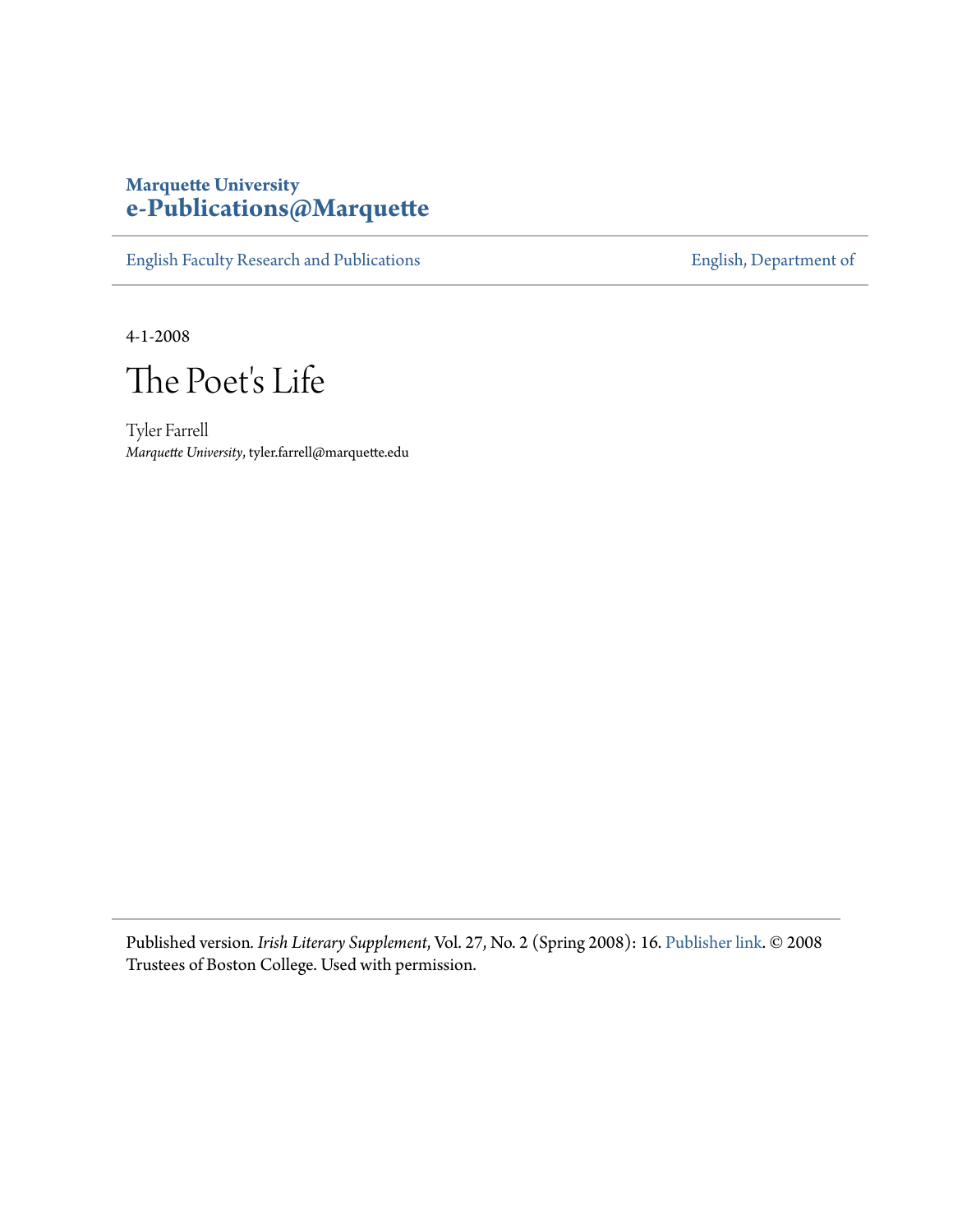family sojoum among the middle-classes in a suburban Dublin semi-detached house.

I have always been uncomfortable with claims that purport to lay bare the "political unconscious" of any writer. McCormack is on tirmer ground dealing with Yeats's conscious connections with an extended "blood kindred," that included many unsavory characters from the murky world of fascist politics: his support for L'Action francoise in the 1920's, the flirtation with O'Duffy and the Blue Shirts, the virulent anti-Semitism of Iseult Gonne and Francis Stewart, and the various Nazis who populated his circle in the 193O's.

At the heart of this reflective study of Yeats's life, his attitude towards family and death, and his politics, was the presentation to Yeats in 1934 of the Goethe-Plakette award by Nazi Germany. A few months earlier *the Countess Cathleen* was staged in Frankfurt and produced by a member of the Nazi SS, Untersturmfuhrer Friedrich Bethge. According to McCormack, Yeats approved of the

alterations that allowed an interpretation that was "explicitly anti-Semitic." At the same time Yeats was rushing his ballads written in support of the Irish fascist Blue Shirts into print and his letters at that time are full of "hate-filled utterances." In 1938 the poet publicly commended Nazi legislation that appropriated Jewish homes in Germany. Among the essays that Yeats's widow prepared for. publication after his death in 1939 one finds "the bluntest eridorsement of biologist eugenics, enthusiastic anticipations of war, and an ' utter contempt for democracy." Despite these views, Yeats was never a member of any fascist party. While McCormack establishes the Nazi credentials of those behind the Goethe-Plakette honor, he is.however, less successful in linking Yeats

directly to the Nazis. This was always going to be an argumentative, and controversial book; even McCormack acknowledges that his attempt to tie Yeats in with Nazi elements and the "manoeuvres of a petty criminal" would outrage admirers of Yeats and his work. But this contentious biography manages to cut across claims by Roy Forster and others that Yeats acceptance of the 1934 Frankfurt prize is "entirely rebuttable."

More questionable is McCormack's assertion that if a man of Yeats standing had spoken out he might have influenced Irish policy on the issue of sanctuary for Jewish refugees fleeing Nazi Germany. At other times he over-ices the cake such as his description of a "physio-psychic link" between Yeats and the Nazi Budina brothers of Co. Wicklow.

While McCormack is skeptical of the postcolonial theorists adoption of Yeats, he utilizes Edward Said's concept of "late style" to critically examine Yeats's output during his final years. After a fallow period following the death of Lady Gregory in 1932, Veats threw himself into what was left of his life in a final outburst of poetry, plays and prose. McCormack draws attention to the way that the inspiration for many of these works

#### **PAGE 16 IRISH LITERARY SUPPLEMENT IRISH LITERARY SUPPLEMENT SPRING 2008**

stems from Yeats engagement with fascism.

McCormack prefers to ask whether Yeats was fascist, rather than, whether Yeats was a fascist, a subtle but important distinction that privileges the adjective rather than the noun.' He answers that for him Yeats was on "too many occasions." *Blood Kindred* is not a demolition job on Yeats, but rather an exploration of a complex and contradictory man. McCormack's attempt to settle scores with sections of academia is not of great interest to the general reader, but the issues he raises demand investigation in any future assessment of Yeats. McCormack "may not have demolished Roy Forster's monumental work, but he has chipped away at the pedestal on which .Yeats personal reputation stands. McCormack believes that Yeats was the greatest poet of the twentieth century and among the greatest of all time. For him, Yeats engagement with fascism diminishes the man, but not the poetry. •

 $\ddot{\mathbf{a}}$ 

*—Dublin*

### JOHN MONTAGUE

*The Pear is Ripe: A Memoir* Liberties Press, 2008, €25.00

#### Reviewed by TYLER FARRELL

'HE AIM OF MEMOIR has always been rooted in truthful and mostly believable memory. However, any autobiography that attempts to be absolute truth will' ultimately fail. Therefore, even though most writers are aware of the slippery slope of autobiography many also insist on attempting some form of life writing. Often the real challenge of self-reflection becomes a question of how a writer keeps his autobiography from being his secondary work or a secondary thought.

Poets, for example, are often motivated, enlivened by the very notion of telling a humorous, profound or honest story from the perspective of personal truth. Luckily, the newly fashionable memoir world has aided this truthful intrigue. One reason poets teel compelled to write memoir is the utility of a different kind of omniscient narrator, one where historical control is livelier than in any other genre, but also seemingly similar to the poetic voice versus the voice in, say, fiction or drama. John Montague's new memoir. *The Pear is Ripe,* is no exception. It uses memory to not only convey the poet's version of the truth, but also to explore believability and perspective, attempt to speak as the voice of an important twentieth-century poet while feeding fans with more anecdotes of literary times from Montague's busy poet schedule.

*The Pear' is Ripe* comes nearly seven years after Montague's first foray into autobiography. *Company: A Chosen Life* (Duckworth 2001), and with more maturity, more poetic and personal form. It succeeds gracefully giving a seemingly accurate portrayal in an unassuming narrative voice; a Montague trademark. His memories know about the life of a young poet in new lands and the adventures he procured, the people whom he surrounded himself. The times were different in 60s Berkeley, Paris, and. Ireland and Montague had the good fortune to be in الموارد والأقالات والمهرجان

 $\Delta$ 

# The Poet's Life

all places and highly aware at crucial times .with the memory of a writer and without as many war wounds as the average devotee of arts, sexual activity and of course, all things poetry.

But Montague was not all things to all people and his memoir uses skillful language to peel back layers of this changing and "ready to pluck" pear. His recurring theme of change is reflected in the places and state of mind heilived. He .witnessed the Bay Area • poetry and protest scene, the Parisian expatriates with their new ideas and devotion only to parties and the written word, and many days in Dublin or Northern Ireland. Wherever Montague was there were always writers, readings, lectures and classrooms.

John also loved to teach and to create an ' atmosphere where students could leam about being an artist, could surround themselves with' similar people, people who they respected and admired. Montague was the moral poet, one of the devoted, always in awe of Some of his poetic compatriots: Snyder, Duncan, Rexroth, Spicer, Ginsberg, Sartre, and Beckett to name just a few. These writers helped to shape Montague, but his voice is still his own person, his thoughts often filtered through an Ulster Catholic viewpoint and handed to us through the art of memory. This art is what James Liddy calls Montague's "final great art of redemption" ("Interview with John Montague" *Cream City Review,* 1979) the ability to recall one's own past through .poetry, or in this case, the memoirs of a poet.

Simultaneously, Montague creates a twentieth-century poetic world, one in which many poets know about, but not nearly as intimately. Proof of this seerns to be the memoir's exhaustive amount of anecdotes that include almost worldly advice for young writers of another generation. Montague desires to pass on some wisdom. However, while the parties and the poetry are only one aspect of the work, the teachings seem to leak onto the page and hinge ideas together like an older and much wiser guru giving knowledge to a generation of nearly deaf ears, a generation whose comprehension of such mighty poetic matters may be only cursory. In regards

The contained excellent complex distribution  $\label{eq:3.1} \mathcal{L}(\mathbf{A}) = \mathcal{L}(\mathbf{A}) \mathcal{L}(\mathbf{A}) = \mathcal{L}(\mathbf{A}) \mathcal{L}(\mathbf{A}) \mathcal{L}(\mathbf{A}) \mathcal{L}(\mathbf{A}) \mathcal{L}(\mathbf{A})$  $\sim 10^{-1}$  $\mathcal{L}^{\mathcal{A}}$  $\frac{1}{2} \frac{d^2}{dt^2} \frac{d^2}{dt^2}$  $\sim 10^{-10}$ 

## to memory, his lesson is quite clear and told through the leaming curve of his poetry.

So we hear more: the late nights, the failing marriage, the connections and near rivalry with Thomas Kinsella, the numerous

So we hear more: the late nights, the failing marriage, the connections and near rivalry witk Tkomas Kinsella, the numerous academic and writing jobs, the lack of both regular sex and major drug use, the muse of the north, the stories involving other writers and notables.

academic and writing jobs, the lack of both regular sex and major drug use, the muse of the north, the stories involving other writers and notables. One of my favorites is a brief tryst about Sylvia Beach at age seventy who was invited to a Montague party in West Bank Paris and showed up with a bottle ofchampagne under her coat, walking up the cobblestone path looking "as frail as a figurine" (60). This was right around the time of the creation of the Joyce Museum at the Marteilo Tower in Sandycove and Montague  $\mathcal{L}_{\text{max}}$  , where  $\mathcal{L}_{\text{max}}$  , where  $\mathcal{L}_{\text{max}}$ 

 $\label{eq:QCD} Q^{\mu\nu} \partial_\nu^{\nu\alpha} \partial_\nu^{\nu\alpha} \partial_\nu^{\nu\alpha} \partial_\nu^{\nu\alpha} \partial_\nu^{\nu\alpha} \partial_\nu^{\nu\alpha} \partial_\nu^{\nu\alpha} \partial_\nu^{\nu\alpha} \partial_\nu^{\nu\alpha} \partial_\nu^{\nu\alpha} \partial_\nu^{\nu\alpha} \partial_\nu^{\nu\alpha} \partial_\nu^{\nu\alpha} \partial_\nu^{\nu\alpha} \partial_\nu^{\nu\alpha} \partial_\nu^{\nu\alpha} \partial_\nu^{\nu\alpha} \partial_\nu^{\nu\alpha} \partial_\nu^{\nu\alpha} \partial_\nu^{\nu\alpha} \partial_\nu^$ 

interjects his tale because it seems that every good Irishman knows a story involving somebne who was oft mentioned in the same breath as James Joyce.

And why wouldn't Montague want to include every story worth telling? This is memoir after all. He,has seen so very muich of interest to the Irish and American literary world and conveys an attitude toward life and literature relayed with a tone and language like- a poet's: instinctive and memorable. Perhaps the theme that comes across best in this new installment is how.Montague has been such a champion of poetry, a young believer of art whose travelogue on two continents of poetic morality, emotion, and observation could rival most poets of the latter twentieth century, and often does.

We receive many trademark mentions of Montague love, history, and the self in *The Pear is Ripe.* We see his attitude towards life and how he is often "keen" on poets. And with the help of his current wife his technique of "revelation by anecdote" (7) takes shape, starts with realistic times and places. He writes about the past in a rather fluid way and attempts to bring new life to stories that we may have read before. One, in particular, is the John Berryman reading in Dublin where Patrick Kavanagh makes a very public exit. Montague's other version of this story is also contained in his book of essays. *The Figure in the Cave,* but with less detail. These newly fleshed out stories often pack a literary punch as we wander through Montague's world aware of his influence, mindful of his teachings.

The primary reason to read this memoir is that *The Pear is Ripe* is still the poet's life, a part of memory that is a necessary study for any fans and scholars of the Irish literary community. I often wonder if Montague will write the third installment of his life as projected in *Company,* and tell us more truth, more self, more lessons to the next poetic generation. Luckily, for now, we are able to use this chapter as a model to secure our own memories and to see the life of a poet blessed by John's honest and memorable words. •

—*University ofDubuque*

 $\lambda_{\rm{max}}$  and  $\mathcal{L}_{\mathbf{a}}$  , we obtain a set of  $\mathcal{L}_{\mathbf{a}}$  ,  $\mathcal{L}_{\mathbf{a}}$ 

 $\sqrt{2}$